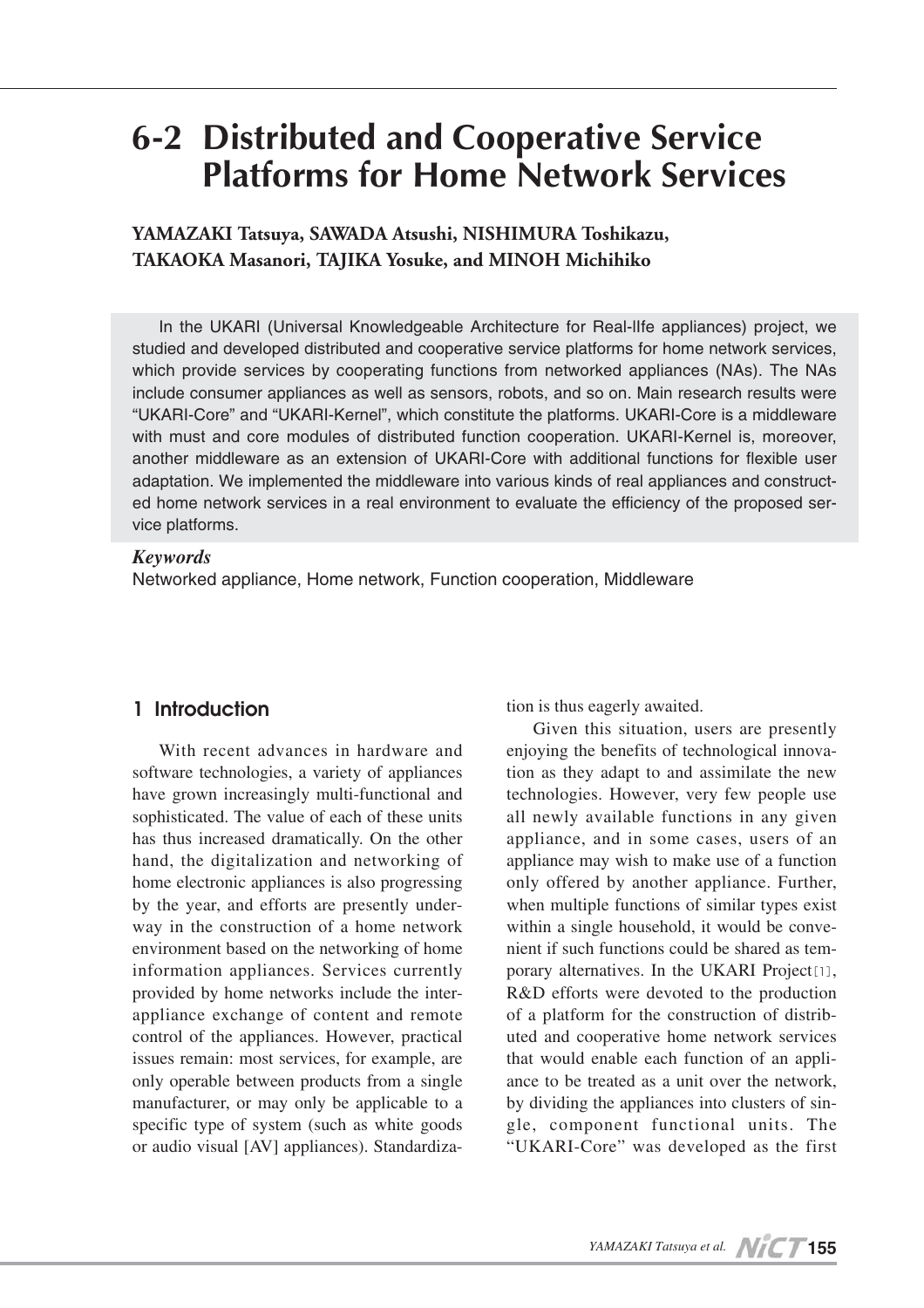step in the construction of a platform for such inter-appliance functional cooperation. As an extension of the UKARI-Core, the UKARI-Kernel offers additional functions that allow more flexible user adaptation. The present paper will describe these two home network platforms. A notable feature of both the UKARI-Core and UKARI-Kernel is found in the ways in which both systems target a wide variety of appliances to be connected to the network. These appliances are collectively referred to as the NA (Networked Appliances) below. Similarly, when a function connected to the external network is completely independent of other functions and operated through a preset interface, the function is referred to as an FE (Functional Element).

# **2 Related work and the significance of the proposed method**

There are a range of ongoing studies of various types of systems aimed at the coordination of functions distributed over a network<sup>[2]</sup>-[7], as well as continuing  $R&D$  on a home-network oriented system[8] and associated standardization activities[9]. With advances in distributed object technology and Web service technologies, we can conclude that the platform for interoperable use of components via the network is being released. However, in order to construct services using such components, it will be necessary to determine in advance the details of the component interface specifications. For example, technologies providing service solutions such as UPnP (Universal Plug and Play)[6] and ECHONET (Energy Conservation and Homecare Network) $[9]$  are capable of searching for the necessary service objects in response to a request, but since only connections with real appliances as the operative units are defined, it will be necessary to acquire detailed information on the unit interface separately for each service instance discovered by the search before constructing an application by cooperating appliances in each case. Conversely, on

the component developer side, there are cases in which there is no choice but to design an interface based on a scenario for a specific application, and this factor inhibits reuse of the software. In order to overcome these problems, the UKARI-Core and the UKARI-Kernel provide a network link platform that enables cooperation among individual functions belonging to an appliance, instead of appliance-based cooperation.

In the future, not only home electronic appliances but sensors and robots as well will be connected to the home network, providing services tailored to the home environment. In order to ensure compatibility with such potential future appliances, the UKARI-Core and the UKARI-Kernel are fitted with a framework for function discovery and similar tasks, a framework that ingeniously combines the typology and abstraction of appliance functions with individualized description of detailed specifications. This framework will be introduced below.

In the first step, the FE-type is categorized based on two axes — the type of media handled by the FE and the operations executed through the media (Table 1). Here, the media types consist of logical true/false structures (boolean), numeric, text, audio, image, and movie media. Operation types are as follows: generate, consume, mix, transform, and store. The adoption of this general FE classification scheme based on simple notations enables swift detection of the FE according to category.

Table 1 shows how the FE type is expressed

*Table 1 Classification of FE Types*

| Media<br>types | Operation types |                     |            |                  |              |
|----------------|-----------------|---------------------|------------|------------------|--------------|
|                | generate<br>(g) | consume<br>$\rm(c)$ | mix<br>(m) | transform<br>(t) | store<br>(s) |
| Boolean<br>(B) | Bg              | Bc                  | Bm k       | B X t            | <b>Bs</b>    |
| Numeric<br>(N) | Ng              | Nc                  | Nmk        | N X t            | Ns           |
| Text<br>(T)    | Tg              | Tc                  | Tm k       | TXt              | Ts           |
| Audio<br>(A)   | Ag              | Aс                  | Amk        | AXt              | As           |
| Image<br>(I)   | Ig              | Ic                  | Im k       | <b>IXt</b>       | Is           |
| Movie<br>(M)   | Mg              | Mc                  | Mm k       | MÆ               | Ms           |

**156** *Journal of the National Institute of Information and Communications Technology Vol.54 No.3 2007*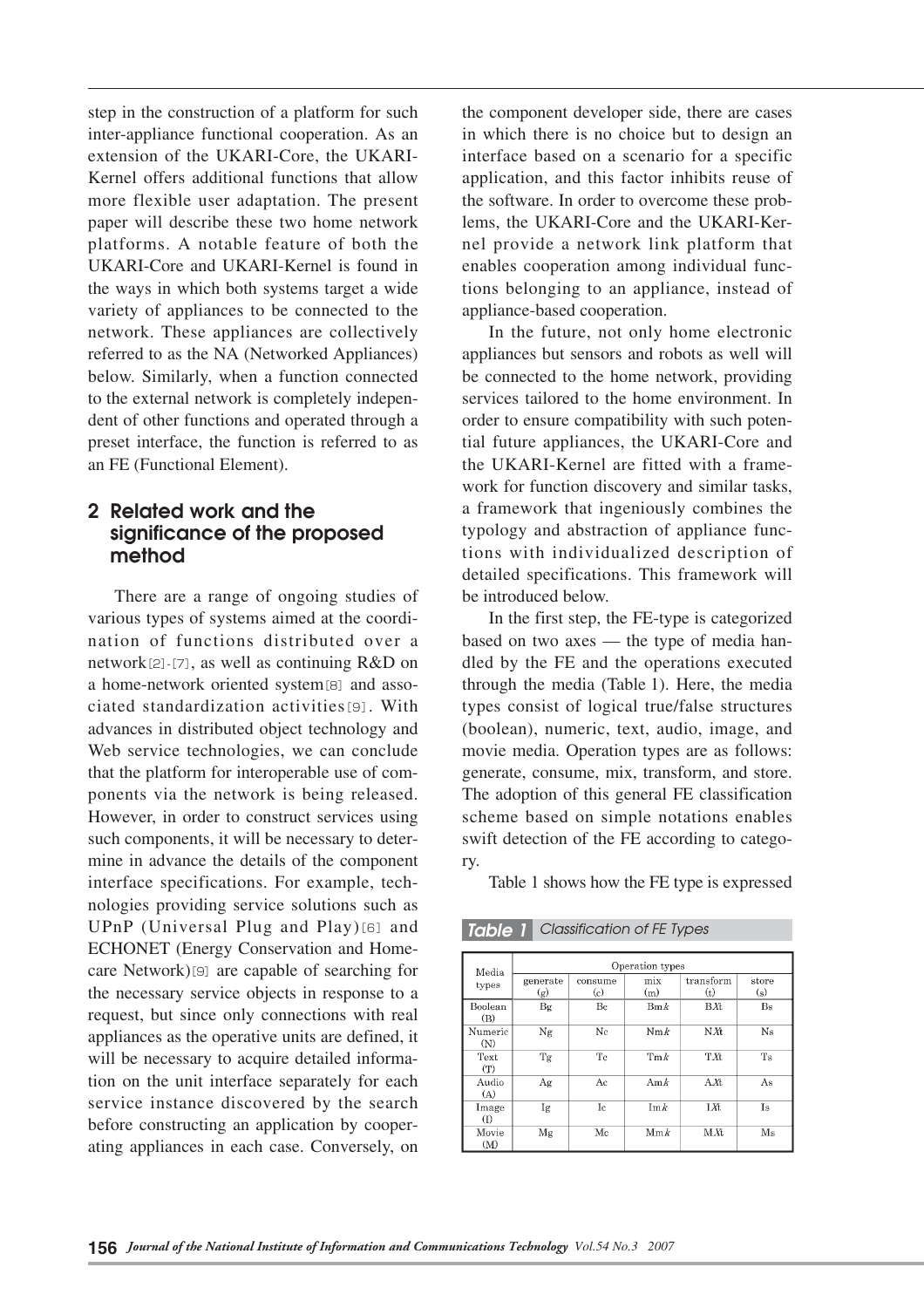by a combination of two or three alphanumeric characters. For all combinations presented in Table 1, the first character that is a capital letter indicates the media type. The generation, consume, and storage operations are indicated by the second character, which is a small letter. The mix operation is indicated by an "m" in the second character position, followed by a third character representing the number of media to be mixed. For example, "Am2" will indicate that the FE will mix two audio media. In the notation for the transform operation, the second character indicates the media type after transformation, which is followed by the third character, the letter "t", representing the operation type. For example, "ATt" will indicate that this FE will transform audio media into text media.

In order to coordinate cooperation between FEs, the classification scheme presented in Table 1 is too rough, and so in the second step, detailed information must be exchanged to facilitate such cooperation. This detailed information is described in the FECAP. For example, the FECAP for image media type contains information on coding method and size. In other words, the FE types in Table 1 are narrowed down to functional groups that can potentially serve as service elements. Detailed information is then traded by mutual

exchange of the FECAP, to effect the final selection of functions that will actually be used in the construction of a service. Let us assume, for example, that there are several tens of NAs on the home network, and that each NA is capable of providing five FEs on average. In this case, the number of FEs that will be targeted in the search during the construction of a functional cooperation service will be on the order of several hundreds: therefore, it will not be feasible to retrieve and assess the massive volume of FECAPs for all FEs. Thus, a more efficient and effective method will be to determine the available FE resources for service construction using detailed information in the FECAP, after screening and selection of FE according to FE type based on our proposed classification scheme.

# **3 The UKARI-Core**

## **3.1 General configuration and basic modules**

Figure 1 shows the general configuration of the system for cooperation between monotypic functions, in which the NAs are interconnected via the home network. Each NA has several functions that correspond to the functions of real hardware, and for each func-

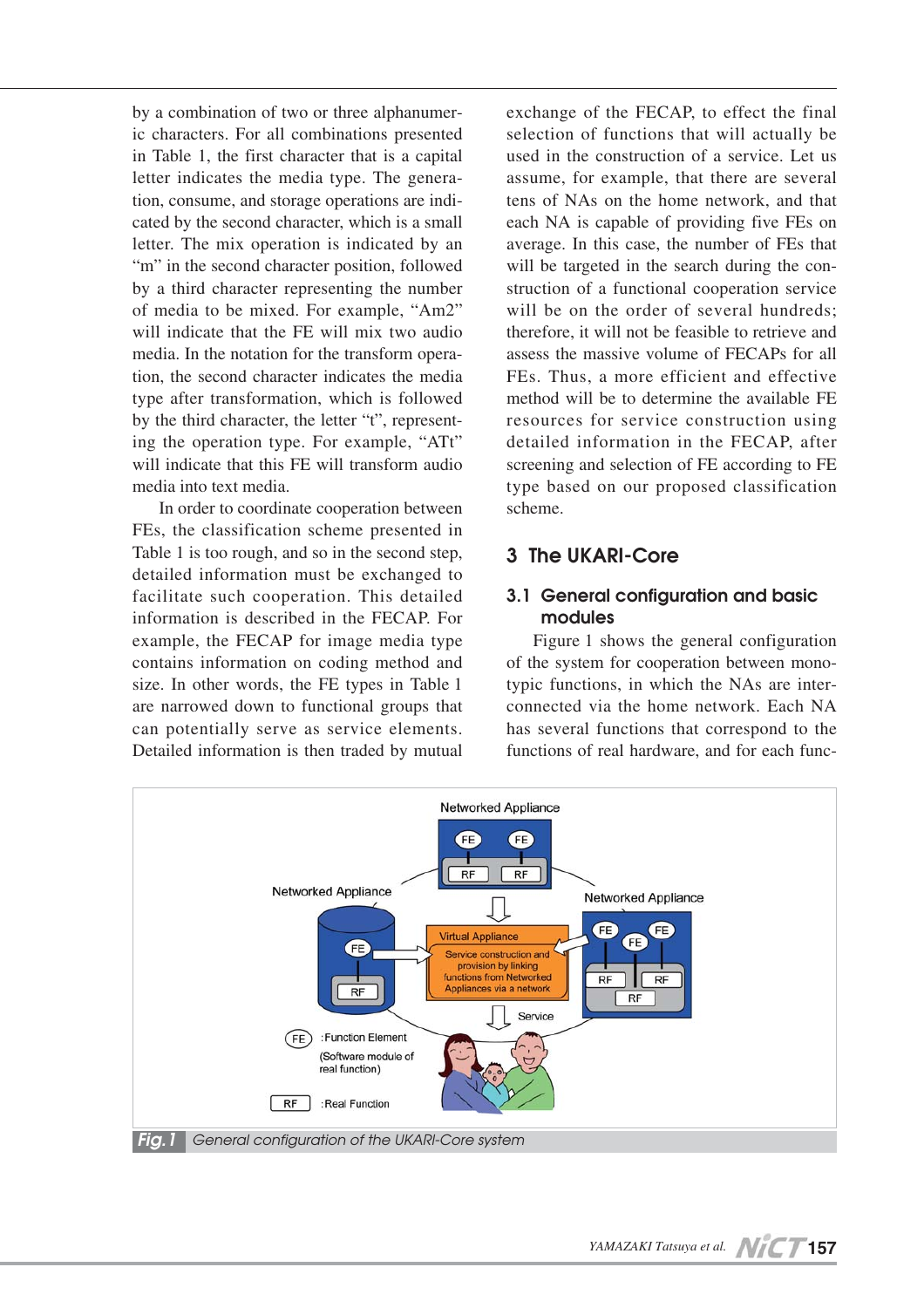tion, an FE exists as a software object that will act as the interface to the external network. In the home network platform proposed by our project, the NA is divided into an initiator, which carries out the setup and control of the service, and a responder, which provides the functions necessary for the service. However, the initiator does not have to be physically independent for each appliance, and so it is possible for this component to coexist with a responder inside a single appliance.

Figure 2 shows the basic modular configuration of the initiator. The main module inside the initiator effects service management, which consists largely of the service description parser, topology controller, and service scenario manager.

The service description parser is a module that interprets the service description written in XML (for "eXtensible Markup Language"), and the service description consists of the (service) scenario description and topology description. The topology controller searches for the required functions via the communication module based on the topology description and then establishes the network path to retrieve the function. The service scenario manager is a module that transmits a control message to each FE based on the scenario description and receives the returned event.

Figure 3 shows the basic module configuration of the responder. The responder mainly consists of the NA Manager, which controls the NA itself, and the FE Manager, which controls the FE provided by the NA. There is a one-to-one correspondence between the FE Manager and the FE provided by the NA.

The NA description parser within the NA Manager interprets the NA description written in XML, and the judgment unit determines whether there is an FE corresponding to the NA description in response to a request from the initiator.

The FEM Manager is a module that controls multiple FE Managers; the module configuration inside the FE Manager is shown in Fig. 4. The real function manager within an FE Manager consists of a module that proxies





*Fig.3 Responder configuration*



for the functional hardware of the real appliance, and the control path manager consists of a module for managing the network path over which the control messages (commands) are sent and received.

#### **3.2 Operations protocol**

This section will describe the protocol for operations. First, the initiator service must dis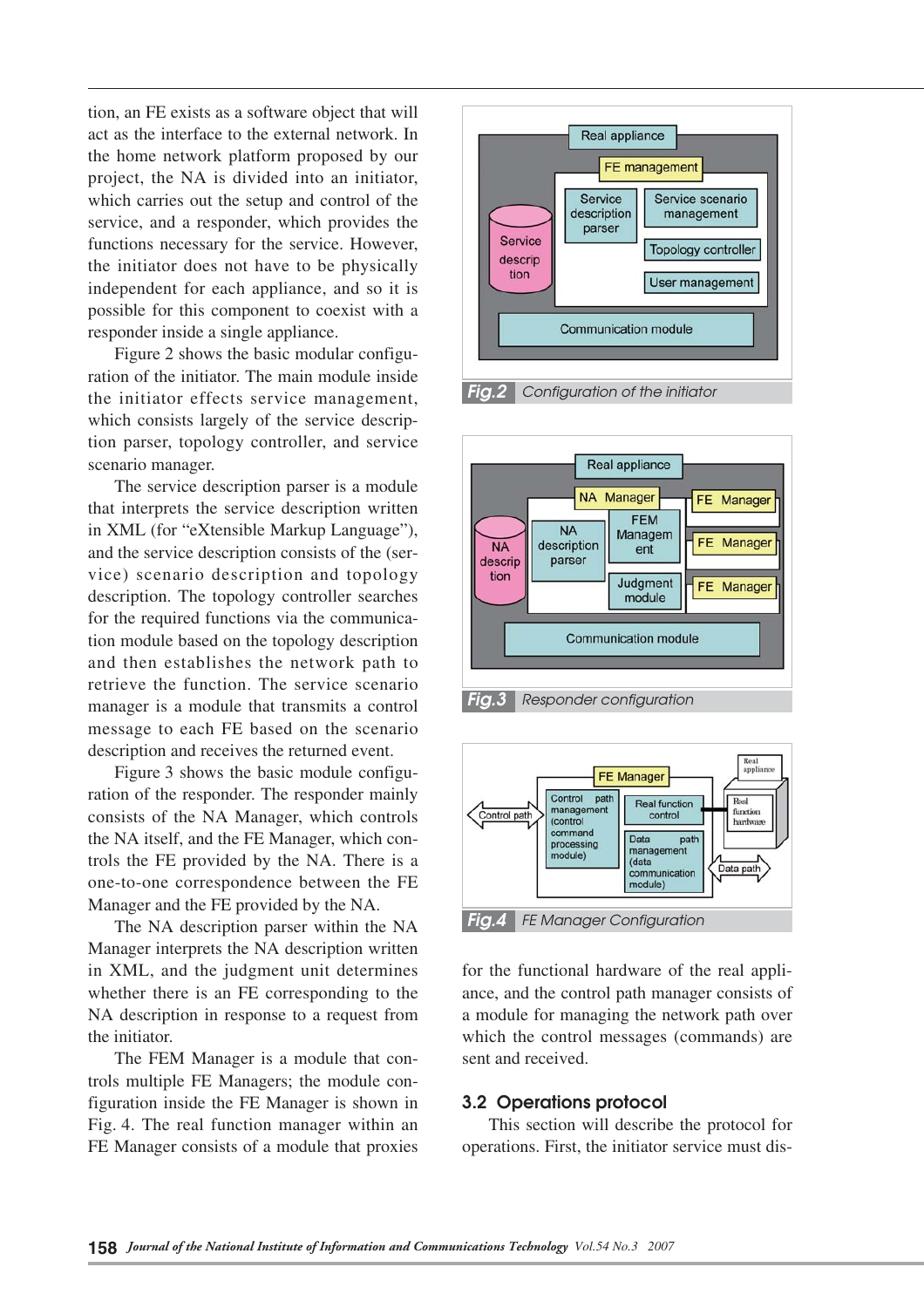cover the functions that will constitute the service. The message sent over the network to discover these functions is called a "Bid". A Bid is sent out to all responders present within a certain network area. When a responder that has received the Bid is equipped with the function in question, it will send a return message proposing to offer the function to the initiator. This message is called an "Offer". The initiator then makes a request to the responder that has returned the Offer for a batch of description elements called the FECAP, which contains descriptions that include more detailed information. The responder will send the requested FECAP in response. In the UKARI-Core, the FECAP received by an initiator is retained (cached) for a certain length of time to eliminate any need for FECAP exchange. When an initiator receives multiple Offers, it will have to select one responder. Presently, this selection is assigned to the application implementation specification. Finally, when the selection of the responder providing the information is made, the initiator then returns a message of agreement to the responder, referred to as the "Agree" message. The initiator returns a Disagree message to those responders that were not selected.

When multiple functions are required to constitute a service, the above process is repeated until all of the required functions are discovered. The initiator then sends a message to each responder to establish the service path between the FEs for data transmission and reception. This is the general flow of the function discovery and control/service path construction processes for establishment of the service.

# **4 UKARI-Kernel**

## **4.1 Overview**

The UKARI-Core described in the previous section provides the basic mechanism for functional cooperation through the search and selection of the service-component FEs, based on service descriptions and the establishment of the ability to interlink FEs. However, in a

mixed environment of home networks featuring a wide variety of appliances, the simple FE discovery and cooperation functions are not sufficient, particularly for platforms on which efficient user-adaptive service applications are developed and provided. The UKARI-Kernel<sup>[10]</sup> is a functional cooperation platform expanded from the UKARI-Core to incorporate the following three points.

- (1) NA and FE access control based on user authorization
- (2) Framework for describing not only the structure but also the behavior of applications
- (3) Data format capable of detailed description of data from various sensors

For the access control function in (1), the UKARI-Core was expanded to make the NA Manager of the responder manage the link to each FE based on the Access Control List (ACL).

For the behavior description described in (2), the inter-FE relationship description which had been called the service description — was renamed the topology description, and a scenario description was newly adopted to enable formal expression of the service application behavior. The initiator was also newly implemented with a function for interpreting the scenario description and controlling service execution. In the UKARI-Kernel, the topology, and the scenario descriptions are collectively referred to as the service description.

With respect to (3), the NA description specifications were revised so that the platform would be capable of additional description of composite data formats in addition to standard numerical expression under the SI unit system, in order to enable the expression of data output from a wide spectrum of sensors and also to ensure the selection of the most suitable sensor FE for the intended purpose of the service application once FE discovery has taken place.

The subchapters below will present brief overviews of the ACL and scenario description.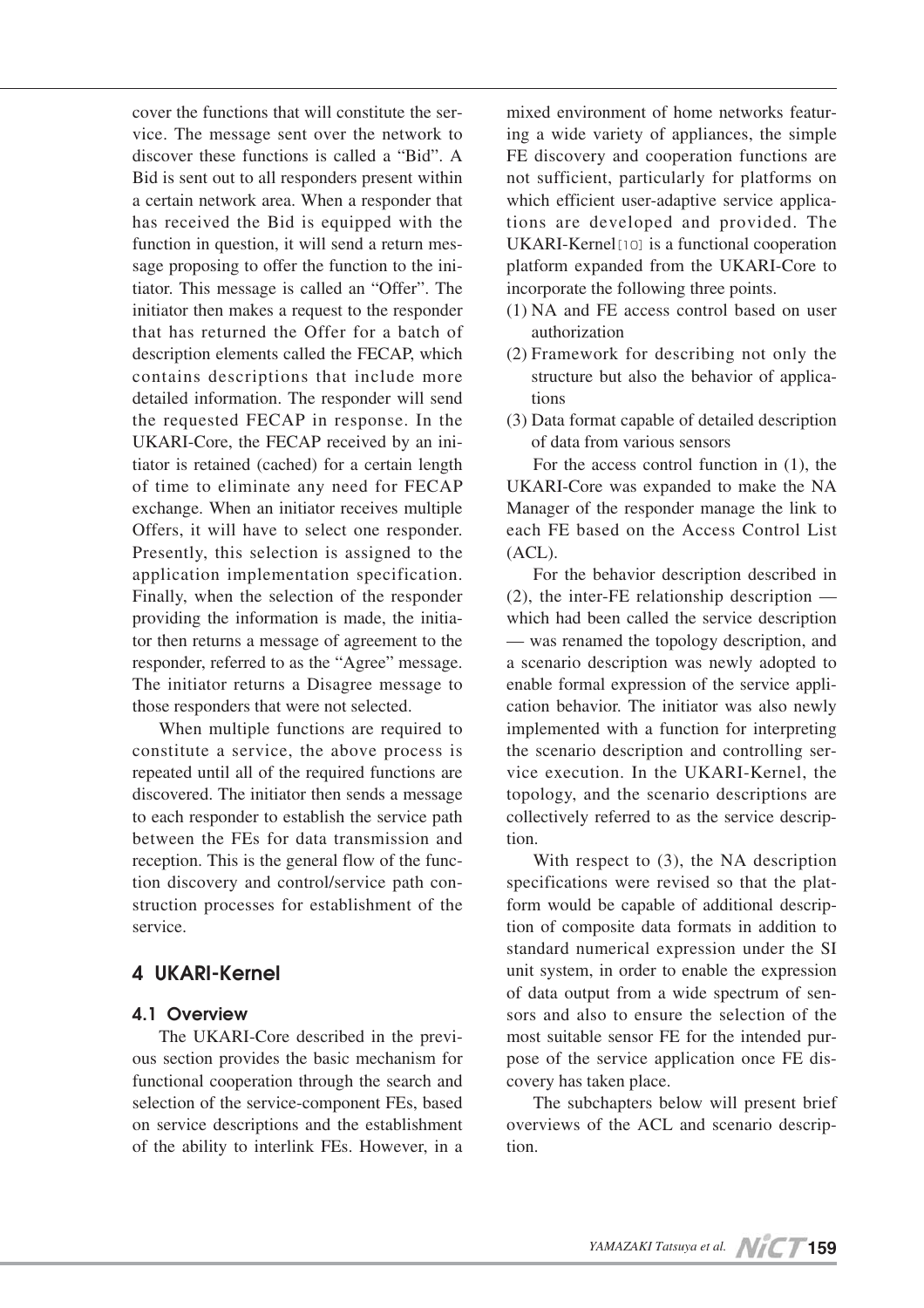## **4.2 Access Control List (ACL)**

In the UKARI-Kernel, the ACL, in which access authorization for NA and FE is issued for each user, was adopted so as to realize access authorization, both in view of the protection of privacy and to provide solutions in light of competition for resources. The ACL must satisfy the following requirements for providing access control on a home network service realized through the UKARI-Kernel.

- The description must be capable of expressing usage policies such as priority sequencing and permission to use with respect to each appliance and service.
- Permission to use must be described per user to protect privacy.
- Since multiple functions within a single appliance will be utilized in different services, the description unit must not be based on type of appliance, but based on the individual function.
- Since the services realized by the UKARI-Kernel are constituted of a combination of functions, the priorities for each service must be prepared in advance.

In order to satisfy the above requirements, the ACL in the UKARI-Kernel allocates inherent identification data (ID) to each user, function, and service; this data is then combined to digitize and define permission-to-use services and service priorities. In other words, the ACL consists of a four-tuple set of user ID, service ID, function ID, and priority. Thus, it is possible to use a combination of user ID, service ID, and function ID as an inquiry key to obtain a reply on permission to use or priority.

There are several methods for carrying out priority control using the ACL. One method is to give priority to services that, in combination, have larger priority values compared to those with smaller priority values. Another is to impose extremely strong access control by regarding appliances forbidden for use as equivalent to extremely low-priority appliances. For more details on priority control, the user interface for using the ACL, and examples of conditions of practical application,

readers are referred to[11].

## **4.3 Scenario description**

FE cooperation in the UKARI-Core and UKARI-Kernel does not consist of tight coupling between specific objects, but instead consists of interactions within a loosely bound relationship formed by publication of an abstract interface. Accordingly, it was judged that a service-oriented approach would be most appropriate, and an XML-based scenario description method based on BPEL4WS[12] was designed as the framework of the behavior description[13]. Figure 5 presents a general scheme of the scenario description in the UKARI-Kernel. The shaded section in the central part of Fig. 5 corresponds to a scenario (expressed by process tag in BPEL4WS) for a single service application; this is a newly added framework in the UKARI-Kernel. The scenario description is interpreted and executed by the initiator, and the control transition procedure can be described using links expressing the active and interactive control dependencies. The data collected as a result of the data exchange between the scenario and the external network is also stored in the variable, which is then available for reference in other activities in the process.

The FE interface (FEI) on the right-hand side in Fig. 5 is the port for information exchange between the scenario and the FE. The FEI is defined with a one-to-one correspondence to the FE that serves as the topology description element, and provides the interface for FE control of the FE that will actually

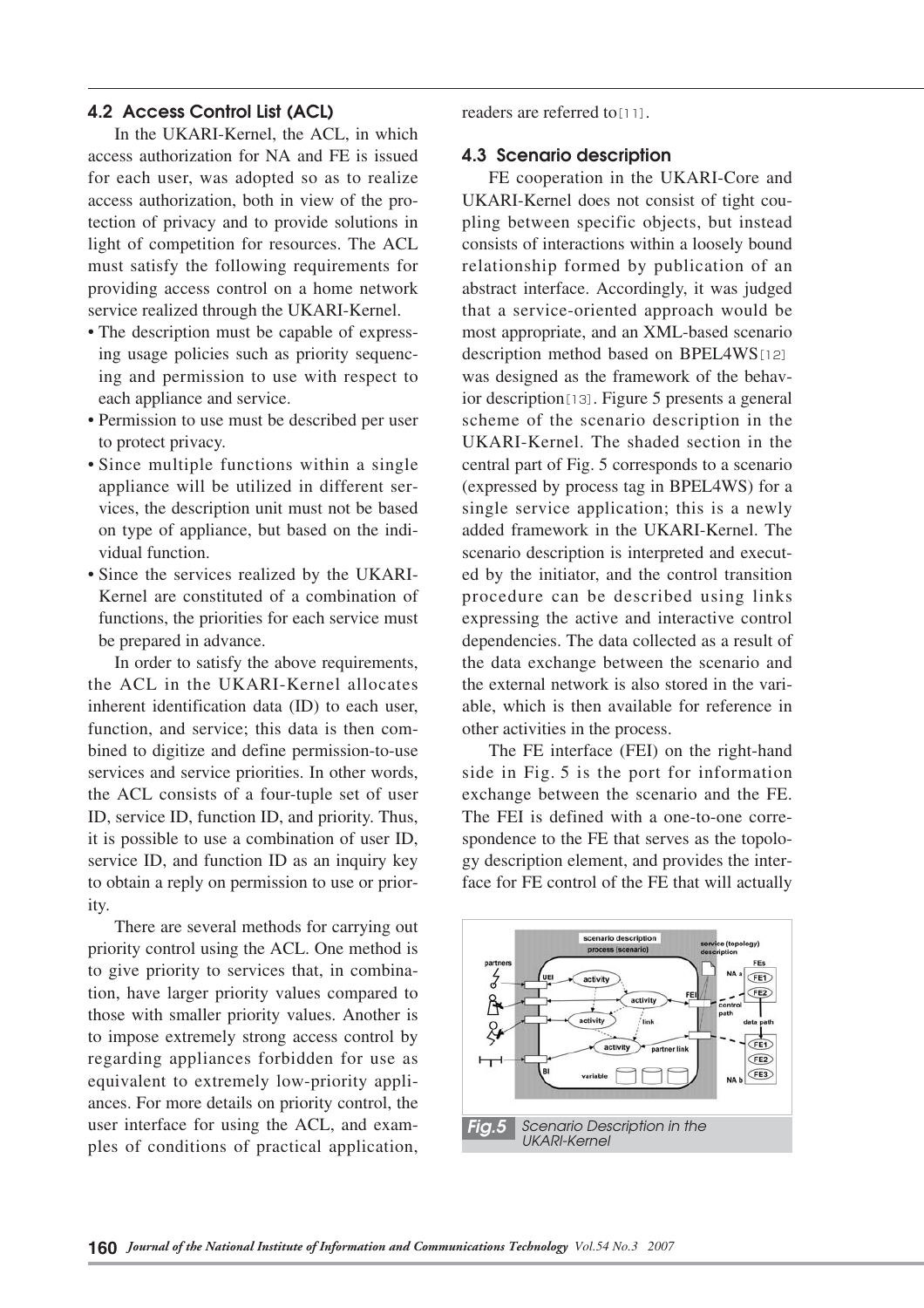participate in the service at various stages: FE discovery and linking, FE function execution, inter-FE data transmission, etc. For example, a control path may be established by searching for an FE of the appropriate type within the topology description by issuing calls to operations for FE discovery and linking, as defined in the interface. The initiation, termination, and interruption of FE functions may be performed by issuing calls for operations to execute functions. Data transmission via the inter-FE data path may also be made by issuing calls for operations associated with data transmission and reception.

In contrast, the user and environment interface (UEI) on the left side of Fig. 5 acts as a port for exchanging the service elements that cannot be categorized into FE types. This UEI is mainly used for data exchange and control with users and external services. For the UEI, the interface for control and data exchange through the ports may be freely defined.

The broker interface (BI), also on the left side of Fig. 5, is a port for exchanging messages without specifying endpoints, and the initiator pre-registers the relevant message type on the broker in order to receive notifications that the corresponding type of message has passed through. The BI enables the provision of applications having configurations in which multiple, different scenarios are initiated by an event occurring at a single appliance or sensor.

Eight types of activities that will form the components of processes were defined in the scenario description language for the UKARI-Kernel, as shown in Table 2. There are several differences between the UKARI-Kernel and BPEL4WS: the interfaces required for FE discovery and linking are implicitly defined as FEI elements; communication formats with no specified endpoints are supported by the BI; and implementation in embedded systems with little power is attempted through simplification and lightweight design of the logics of the interpretation execution systems, by eliminating elements other than pick, from the sce-

| Table 2 Types of Activities |                                                      |  |  |
|-----------------------------|------------------------------------------------------|--|--|
| receive                     | Input data through FEI, UEI, and BI                  |  |  |
| reply                       | Input data through FEI, EI, and BI                   |  |  |
| invoke                      | Start-up operation through FEI, EI, and BI           |  |  |
| assign                      | Substitute variables by contents of message          |  |  |
| terminate                   | Terminate scenario execution                         |  |  |
| pick                        | Transition to activity according to data type        |  |  |
|                             | input through FEI, EI, and BI                        |  |  |
| findNA                      | Discover NA by specifying keywords, etc. through FEI |  |  |
| findFE                      | Discover FE on topology description through FEI      |  |  |

narios.

# **5 Examples of implementation**

Our project has developed the UKARI-Core and UKARI-Kernel as middleware on a proposed home network platform, and we have performed validation experiments on service construction on real home networks through implementation in various real appliances such as home electronic appliances, sensors, and robots. As a result, we have confirmed that services that could not be provided by a single appliance may be realized through functional cooperation between multiple, existing appliances, through function discovery operations and functional cooperation. In the present paper, we present a representative example of a service realized using the UKARI-Core. Both the UKARI-Core and UKARI-Kernel have been widely publicized for R&D purposes as open software[14].

Figure 6 shows the configuration of the implementation system. The UKARI-Core is implemented on real appliances such as digital cameras, plasma display TVs, refrigerators, door phones, and pyroelectric (human detection) sensors. The door phone has an On/Off switch consisting simply of a button, and the On/Off event is accommodated directly in the adapter board of the UKARI-Core via the sensor network, using ZigBee (ZigBee is a registered trademark of Koninklijke Philips Electronics N.V.). The pyroelectric sensor is an infrared sensor that detects the presence of objects emitting infrared radiation within a 5-m radius and within a designated angle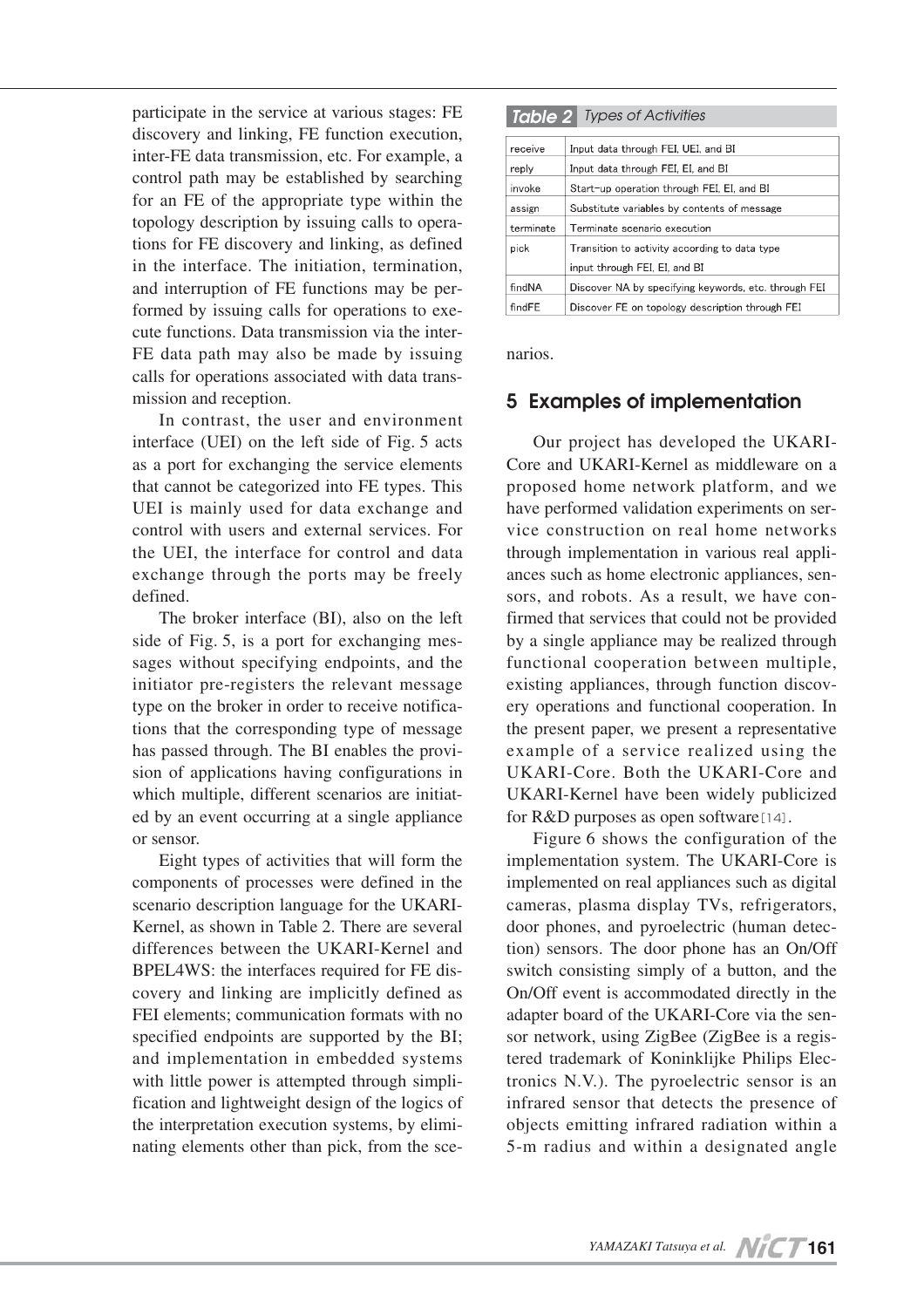range. When such an object is detected, it is reported as an event to the adapter board of the UKARI-Core. An external view of the implementation system is shown in Fig. 7.

The digital camera, plasma display TV, and refrigerator correspond to responders in the present implementation system, and the configuration of the implemented execution modules is presented in Fig. 8. Moreover, the functional hardware of the real appliances has been divided into units according to function type, and modules for their control and notification are also implemented. For example, the function for displaying characters (text data) on a plasma display TV has been incorporated into a unit and coupled with the FE for an NA that provides functions. Real appliance functions were also expressed through service descriptions before operational validation testing on the implementation system. The programs themselves were written in C and C++ and were operated on the Linux platform on an IP network, including embedding of the parsers for XML interpretation.

We have been working on the construction of the real-life validation test bed known as the "Ubiquitous Home" since April 2004, to conduct validation experiments on the effectiveness of info-communication technologies, including validation of the developed middleware in real situations, all within the daily environment of a real home[15]. During the one-year period of FY2005, real-life validation experiments in this Ubiquitous Home were performed with a total of five sets of subjects — four families of different structures and one group of researchers. In the experiments, each group was asked to actually live inside the Ubiquitous Home for approximately two weeks, following the same daily life pattern of their usual lives, including activities such as eating, sleeping, and commuting. The daily services prepared were continuously used during the period for subsequent evaluation. We were able to obtain feedback on the conditions of service use from these real users in the form of responses to inquiries and answers on evaluation sheets, as





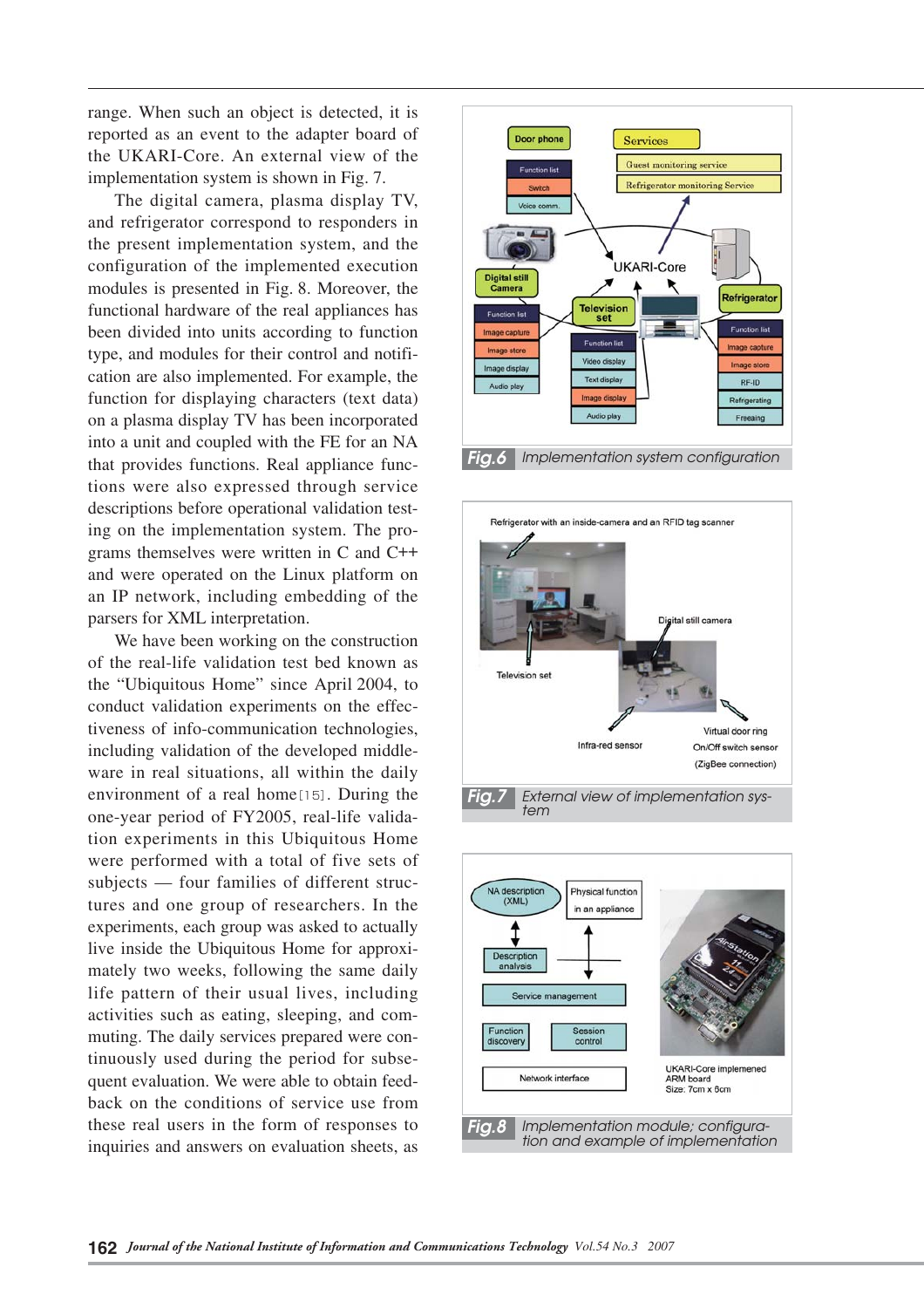well as through interviews. We were also able to collect behavioral data under real life conditions by various sensors.

During this real-life validation experiment, a UKARI-Core service was provided that notifies the user that the washing machine has completed its cycle. With this service, wireless tags were used to track the positions of the users, and the voice media generation appliance (normally a speaker) installed nearest to that point is discovered to form an on-the-spot data path to use the speaker. During the twoweek period of the experiment, this service was shown to operate stably, with users expressing their amazement on how "the house apparently knows where the user is" for notifications. The service was evaluated as highly convenient.

# **6 Conclusions**

This paper has presented an overview on the distributed and cooperative service platforms for home network services developed through the R&D efforts of the UKARI Project. Through this platform, home network services are constructed through the cooperation of the individual functions of NAs as units in the network. The UKARI-Core is the middleware that holds the bare essentials of the mechanism for functional cooperation, and the UKARI-Kernel is an extension with functions of access control, scenario description, and sensor extension added to the UKARI-Core, enabling more flexible and user-adaptive service applications. This platform opens the door to the following possibilities:

- Framework for function description in an application-independent format
- Framework for formal description of the structure and behavior of a functional cooperation service
- Extraction and typifying of functions shared across a wide range of appliances
- A flexible function discovery method adapted to the real-life environment and real appliances

The UKARI-Core and UKARI-Kernel have been publicized as open source software for research and development purposes, and various modifications are underway — for example, to ensure compatibility with realtime streaming functions[16].

## *References*

- 01 Minoh Michihiko, "6-1 Experiences in UKARI Project", This Special Issue of NICT Journal.
- 2 The Oxygen Project Website: http://oxygen.lcs.mit.edu/.
- 03 The Ninja Project Website: http://ninja.cs.berkeley.edu/.
- 4 Masateru Minami, Kaoru Sugita, Hiroyuki Morikawa, and Tomonori Aoyama: "A Design of Internet Application Platform for Ubiquitous Computing Environment", Trans. IEICE, Vol.J85-B, No.12, pp.2313-2330, 2002. (in Japanese)
- 05 Gupta, R., Talwar, S., and Agrawal, D. P.: "Jini home net-working: a step toward pervasive computing", Computer, Vol.35, No.8, pp.32-40, 2002.
- 06 Universal Plug and Play Website: http://www.upnp.org/.
- 07 HAVi Website: http://www.havi.org/.
- 8 Nakazawa, J., Tobe, Y., and Tokuda, H., "VNA: A Serverless Distributed Architecture for Integrating Information Appliances", IEICE Trans. Fundamentals of Electron., Commun. & Comput. Sci., Vol.E84-A, No.7, pp.1610-1623, 2001.
- 09 ECHONET Website: http://www.echonet.gr.jp/.
- 10 Atsushi Sawada, Toshikazu Nishimura, Tatsuya Yamazaki, and Michihiko Minoh, "Facilities for Access Control and Behavior Description in UKARI-kernel — a Middleware for Networked Home Appliances", Technical Report of IEICE, MoMuC2006-60, Vol.106, No.409, pp.13-18, 2005. (in Japanese)